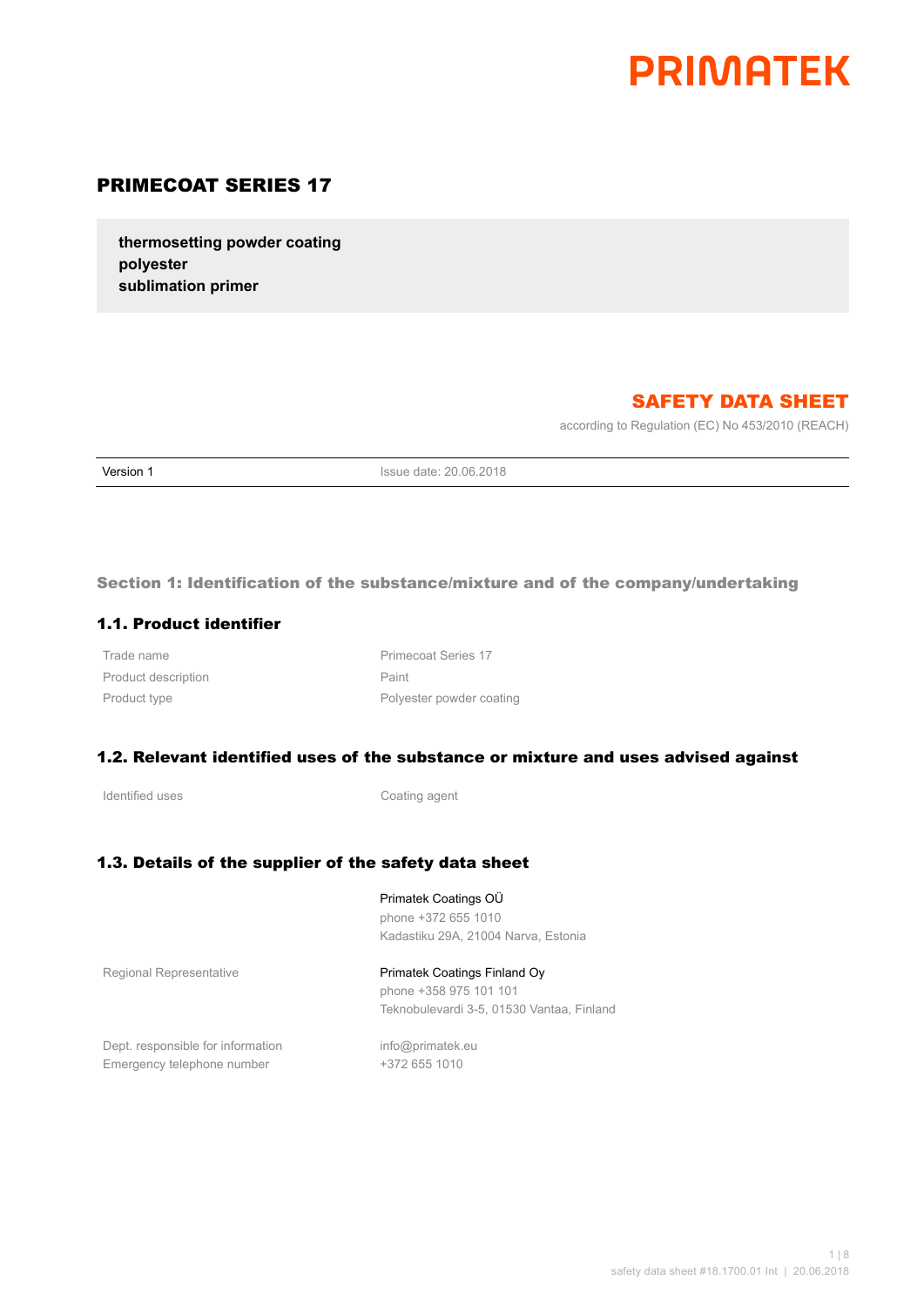## Section 2: Hazards identification

Classification according to EC regulation 1272/2008 (CLP)

## 2.1. Classification of the substance or mixture

Product definition: Mixture. Not classified as dangerous according to 1272/2008.

## 2.2. Label elements

| Signal word:       |  |  |
|--------------------|--|--|
| Hazard statements: |  |  |

"Warning" sign on the box No known significant effects or critical hazards

#### Precautionary statements

General Not applicable Prevention Prevention P261 – Avoid breathing dust Response Not applicable Storage P.7.1 Disposal P.13

Supplemental label elements For professional use only. May produce an allergic reaction.

## 2.3. Other hazards

| Other hazards which do not | None known. |
|----------------------------|-------------|
| result in classification   |             |

#### Section 3: Composition/information on ingredients

## 1.1. Product identifier

## Substance/mixture Mixture There are no ingredients present which, within the current knowledge of the supplier and in the concentrations applicable, are classified as ha-zardous to health or the environ-ment and hence require reporting in this section.

Multicomponent disperse systems of solid particles - polyester film-forming base with pigment, filler and targeted additives.

Occupational exposure limits, if available, are listed in Section 8.

#### Section 4: First aid measures

#### 4.1. Description of first aid measures

| General information     | First aider: pay attention to self-protection! In case of any accident move the victim<br>out of danger zone. Do not leave affected person unattended.<br>Seek medical attention if necessary.                                                                                                                        |
|-------------------------|-----------------------------------------------------------------------------------------------------------------------------------------------------------------------------------------------------------------------------------------------------------------------------------------------------------------------|
| In case of inhalation   | In case of accident by inhalation: remove casualty to fresh air, take the dirty clothes<br>off and keep at rest. If you feel unwell, seek medical advice.                                                                                                                                                             |
| In case of skin contact | Thoroughly wash skin with soap and water. Do not use solvents or thinners.<br>Remove contaminated clothing.                                                                                                                                                                                                           |
| After eye contact       | If product gets into the eye, keep eyelid open and rinse immediately with large<br>guantities of water, for at least 10 minutes. Remove contact lenses, if any.<br>In case of troubles or persistent symptoms, consult an opthalmologist.                                                                             |
| After swallowing        | Have victim repeatedly drink large amounts of water with activated charcoal.<br>Do not induce vomiting. No adminis-tration in cases of unconsiousness or cramps.<br>Rinse mouth immediately and drink plenty of water.<br>Observe risk of aspiration if vomiting occurs. Get medical ad-vice/attention.<br>$\bigcirc$ |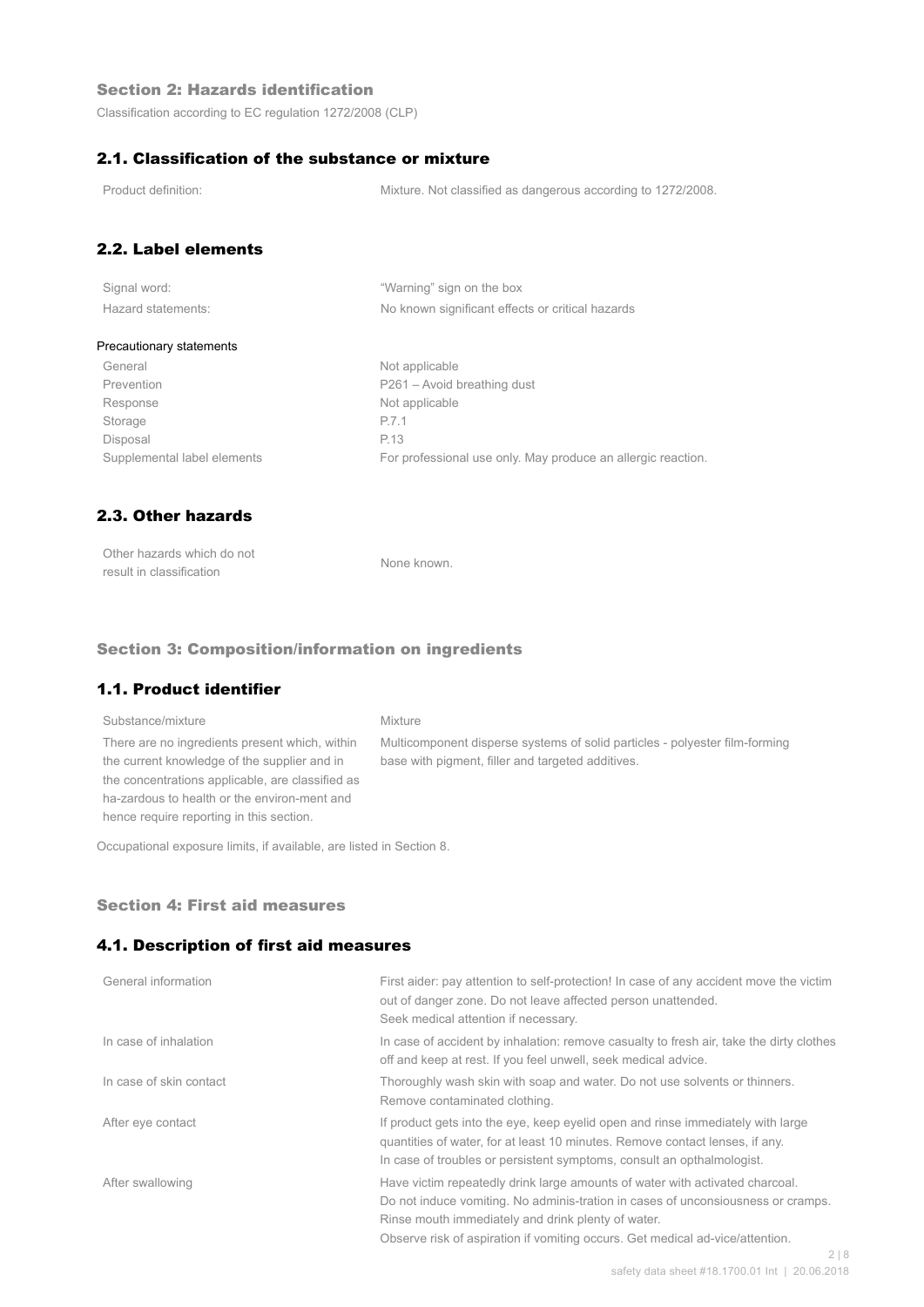## 4.2. Most important symptoms and effects, both acute and delayed

Symptoms Symptoms of the Symptoms to date.

#### Section 5: Firefighting measures

## 5.1. Extinguishing media

| Suitable extinguishing media          | In case of fire: Use water spray, dry powder, foam or carbon dioxide for extinction. |
|---------------------------------------|--------------------------------------------------------------------------------------|
| Extinguishing media which must not be | Strong water jet and carbon dioxide gases under presussure.                          |
| used for safety reasons               |                                                                                      |

## 5.2. Special hazards arising from the substance or mixture

| Special protective equipment for firefighters | Exposure to fire produces thick, black smoke that is hazardous to health.<br>Do not breathe smoke. |
|-----------------------------------------------|----------------------------------------------------------------------------------------------------|
| 5.3. Advice for firefighters                  |                                                                                                    |

| Special exposure hazards arising from the substance Wear self-contained breathing apparatus. |                                                                    |
|----------------------------------------------------------------------------------------------|--------------------------------------------------------------------|
| itself, combustion products, resulting gases                                                 |                                                                    |
| Additional information                                                                       | Do not allow fire water to penetrate into surface or ground water. |

#### Section 6: Accidental release measures

## 6.1. Personal precautions, protective equipment and emergency procedures

| For non-emergency personnel | No action shall be taken involving any personal risk or without suitable training.<br>Evacuate surrounding areas. Keep unnecessary and unprotected personnel from<br>en-tering. Do not touch or walk through spilt material.<br>Put on appropriate personal protective equipment. |
|-----------------------------|-----------------------------------------------------------------------------------------------------------------------------------------------------------------------------------------------------------------------------------------------------------------------------------|
| For emergency responders    | If specialized clothing is required to deal with the spil-lage, take note of any<br>information in Section 8 on suita-ble and unsuitable materials.<br>See also the information in "For non-emergency personnel".                                                                 |

#### 6.2. Environmental precautions

| Environmental precautions | Avoid dispersal of spilt material and runoff and contact with soil, waterways, drains |
|---------------------------|---------------------------------------------------------------------------------------|
|                           | and sewers. Inform the re-levant authorities if the product has caused environmen-    |
|                           | tal pollution (sewers, waterways, soil or air).                                       |

## 6.3. Methods and material for containment and cleaning up

| Small spill | Move containers from spill area. Vacuum or sweep up material and place in a designated,<br>labelled waste container. Dispose of via a licensed waste disposal contractor.  |
|-------------|----------------------------------------------------------------------------------------------------------------------------------------------------------------------------|
| Large spill | Move containers from spill area. Prevent entry into sewers, water courses, basements<br>or confined areas. Vacuum or sweep up material and place in a designated, labelled |
|             | waste container. Dispose of via a licensed waste disposal contractor.                                                                                                      |

## 6.4. Reference to other sections

| Reference to other sections | See Section 1 for emergency contact information.                            |  |
|-----------------------------|-----------------------------------------------------------------------------|--|
|                             | See Section 8 for information on appropriate personal protective equipment. |  |
|                             | See Section 13 for additional waste treatment informa-tion.                 |  |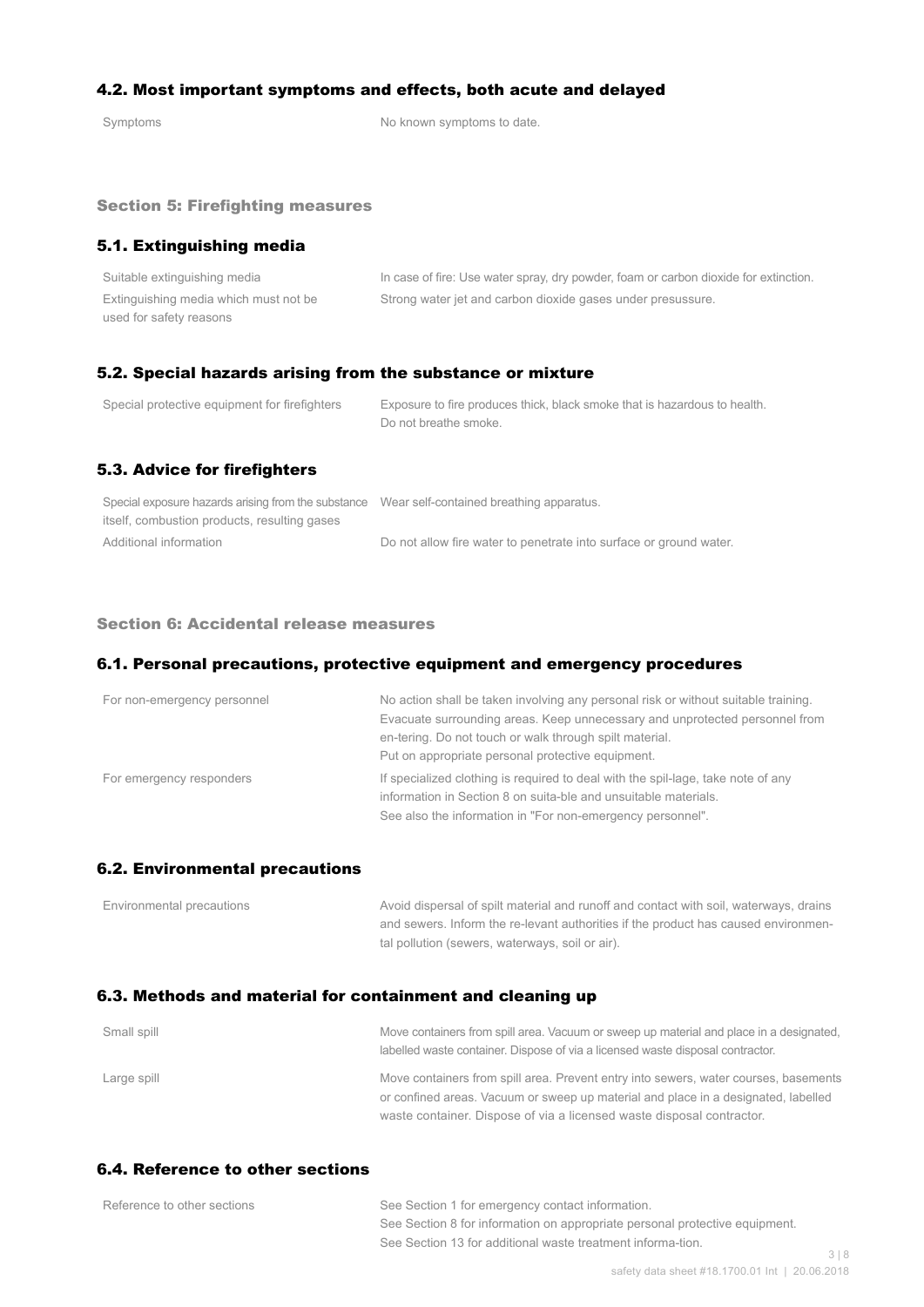#### Section 7: Handling and storage

The information in this section contains generic advice and guidance.

The list of Identified Uses in Section 1 should be consulted for any available use-specific information provided in the Exposure Scenario(s).

#### 7.1. Precautions for safe handling

Precautions should be taken to prevent the formation of dusts in concentrations above flammable, explosive or occupational exposure limits. Respiratory protection is needed.

Electrical equipment and lighting should be protected to appropriate standards to prevent dust coming into contact with hot surfaces, sparks or other ignition sources.

Mixture may charge electrostatically: always use earthing leads when transferring from one container to another.

Operators should wear antistatic footwear and clothing and floors should be of the conducting type.

Keep away from heat, sparks and flame.

Avoid contact with skin and eyes. Avoid the inhalation of dust, particulates, spray or mist arising from the application of this mixture. Avoid inhalation of dust from sanding.

Eating, drinking and smoking should be prohibited in areas where this material is handled, stored and processed.

Put on appropriate personal protective equipment (see Section 8).

Always keep in containers made from the same material as the original one.

Comply with the health and safety at work laws.

Do not allow to enter drains or watercourses.

#### 7.2 Conditions for safe storage, including any incompatibilities

Store in accordance with local regulations.

#### Additional information on storage conditions

Observe label precautions. Store in a dry, cool and well-ventilated area. Keep away from heat and direct sunlight.

Keep container tightly closed.

Keep away from sources of ignition. No smoking. Prevent unauthorised access.

Containers that have been opened must be carefully resealed and kept upright to prevent leakage.

See Technical Data Sheet / packaging for further information.

## 7.3 Specific end use(s)

| Recommendations                      | Not available. |
|--------------------------------------|----------------|
| Industrial sector specific solutions | Not available. |

#### Section 8: Exposure controls/personal protection

The information in this section contains generic advice and guidance. The list of Identified Uses in Section 1 should be consulted for any available use-specific information provided in the Exposure Scenario(s).

#### 8.1. Exposure controls

| Exposure controls                       | Provide good ventilation and/or an exhaust system in the work area. Occupational<br>exposure limit values: A: respirable fraction $\leq$ 1.25 mg/m <sup>3</sup><br>and $\leq$ 10 mg/m3 E: inhalable fraction                                                                                                                                                  |
|-----------------------------------------|---------------------------------------------------------------------------------------------------------------------------------------------------------------------------------------------------------------------------------------------------------------------------------------------------------------------------------------------------------------|
| Respiratory protection                  | Wear a dust mask, in case of excessive dust. Respiratory protection must be worn<br>whenever the WEL levels have been exceeded.                                                                                                                                                                                                                               |
| Hand protection                         | Wear suitable gloves. Suitable gloves type: Disposable gloves natural latex or<br>Nitrile rubber Category 3 according to DIN EN 374 and DIN EN 420. Observe glove<br>manufacturer's instructions concerning penetrability and breakthrough time. In<br>case of prolonged or frequently repeated skin contact: Protect skin by using skin<br>protective cream. |
| Eye protection                          | In case of dust formation: tightly sealed goggles according to EN 166.                                                                                                                                                                                                                                                                                        |
| Body protection                         | Wear suitable protective clothing. Avoid contact of neck and wrists with the powder<br>because of possible skin irritations and dermatitis.<br>Wash thouroughly after contact with skin areas.                                                                                                                                                                |
| General protection and hygiene measures | When using do not eat, drink or smoke.                                                                                                                                                                                                                                                                                                                        |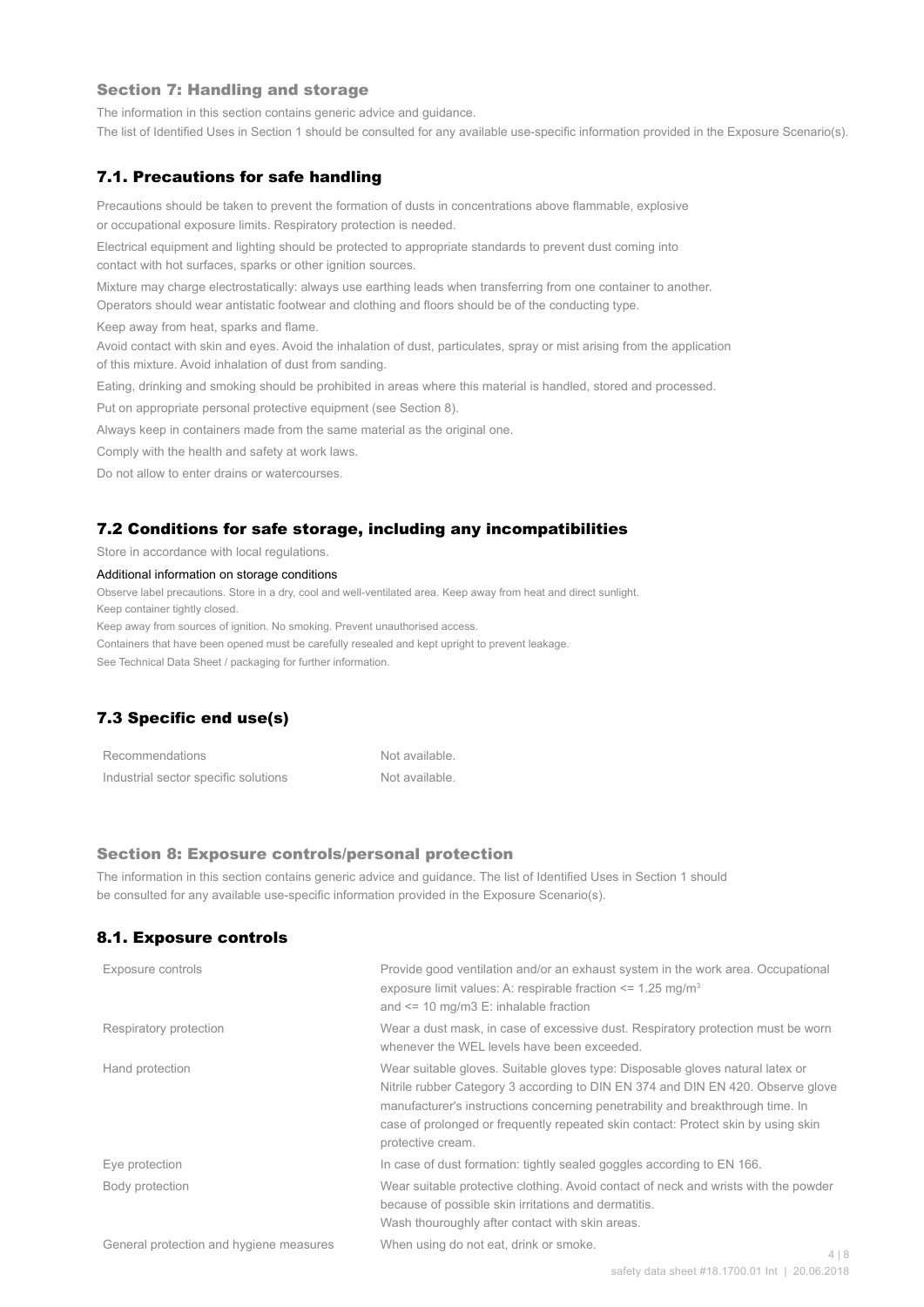## SECTION 9: Physical and chemical properties

## 9.1. Information on basic physical and chemical properties

| Appearance                                     |                                                                |
|------------------------------------------------|----------------------------------------------------------------|
| <b>Physical state</b>                          | Solid, Powder                                                  |
| Colour                                         | Various                                                        |
| Odour                                          | Slight odour                                                   |
| Odour threshold                                | Not applicable                                                 |
| рH                                             | Not applicable                                                 |
| Melting point (dust)                           | 85-115 °C                                                      |
| Initial boiling point and boiling range        | Not applicable                                                 |
| Flash point                                    | Not applicable                                                 |
| Evaporation rate                               | Not applicable                                                 |
| Flammability (solid, gas)                      | Fine dust clouds may form explosive mixtures with air          |
| Lower explosion limit (dust)                   | 20 g/m <sup>3</sup> (EN 14034-3)                               |
| Minimum ignition energy (mJ)                   | 10-30 (EN 13821)                                               |
| Vapour pressure                                | Not applicable                                                 |
| Vapour density                                 | Not applicable                                                 |
| Relative density                               | 1.2 to 1.7 g/cm <sup>3</sup> (ISO 8130-2/-3)                   |
| Solubility (ies)                               | Insoluble in the following materials: cold water and hot water |
| Partition coefficient: n-octanol / water       | Not applicable                                                 |
| Auto-ignition temperature for dust-air mixture | $>450^{\circ}$ C                                               |
| Decomposition temperature                      | $>230^{\circ}$ C                                               |
| <b>Viscosity</b>                               | Not applicable.                                                |

## 9.2. Other information

No additional information.

## SECTION 10: Stability and reactivity

| 10.1. Reactivity                         | No specific test data related to reactivity available for this product or its ingredients.              |
|------------------------------------------|---------------------------------------------------------------------------------------------------------|
| 10.2. Chemical stability                 | The product is stable.                                                                                  |
| 10.3. Possibility of hazardous reactions | Under normal conditions of storage and use, hazardous reactions will not occur.                         |
| 10.4. Conditions to avoid                | No specific data.                                                                                       |
| 10.5. Incompatible materials             | Not applicable.                                                                                         |
| 10.6. Hazardous decomposition products   | Under normal conditions of storage and use, hazardous decomposition products<br>should not be produced. |

## SECTION 11: Toxicological information

## 11.1. Information on toxicological effects

There are no data available on the mixture itself. The mixture has been assessed following the conventional method of the CLP Regulation (EC) No 1272/2008 and is classified for toxicological properties accordingly. See Sections 2 and 3 for details. This takes into account, where known, delayed and immediate effects and also chronic effects of components from short-term and long-term exposure by oral, inhalation and dermal routes of exposure and eye contact. Coating powders can cause localised skin irritation in folds of the skin or under tight clothing.

#### Acute toxicity estimates

Not available.

## Specific target organ toxicity (single exposure)

Not available.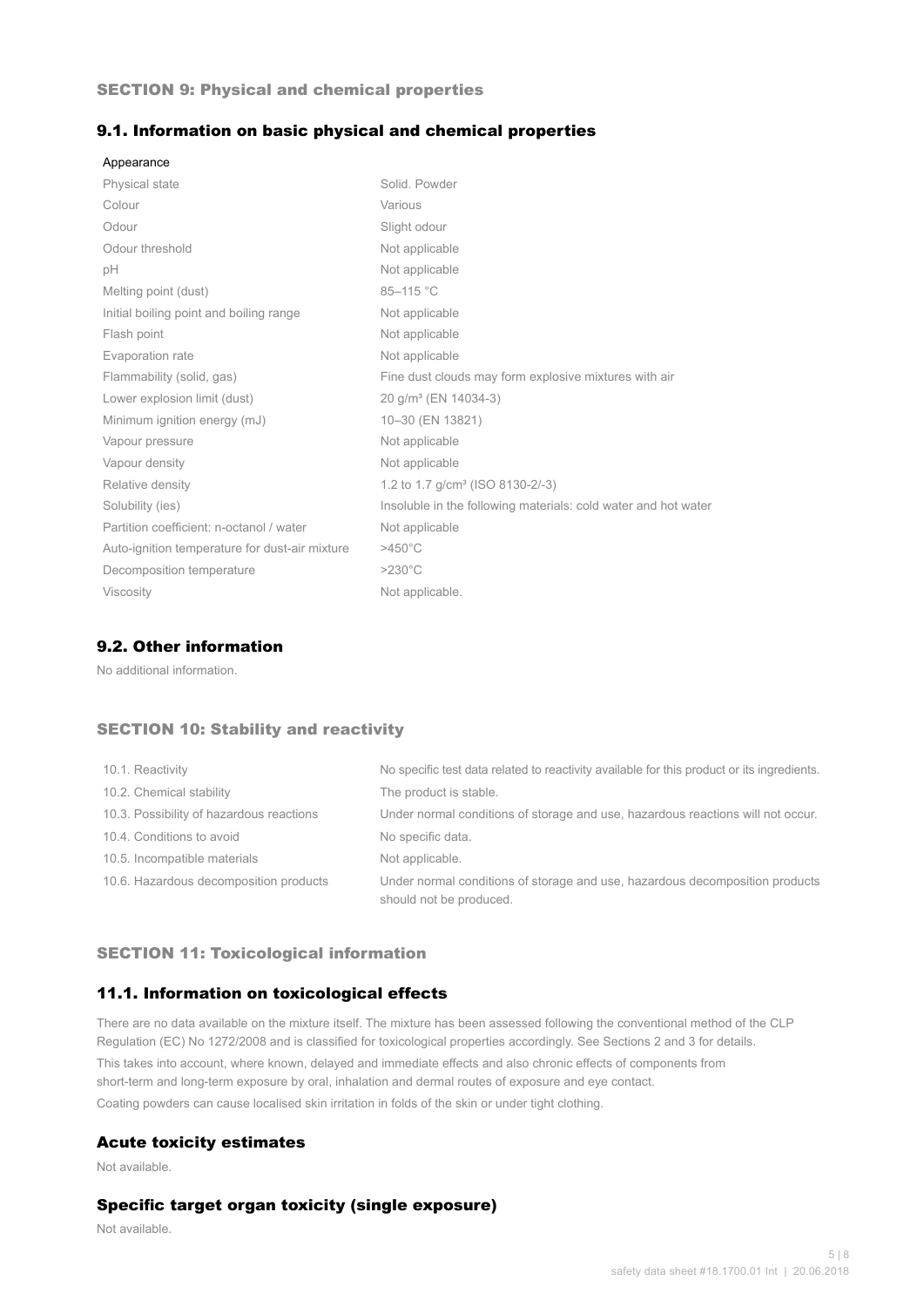## Specific target organ toxicity (repeated exposure)

Not available.

#### Aspiration hazard

Not available.

## Potential acute health effects:

| Eye contact  | No known significant effects or critical hazards |
|--------------|--------------------------------------------------|
| Inhalation   | No known significant effects or critical hazards |
| Skin contact | No known significant effects or critical hazards |
| Ingestion    | No known significant effects or critical hazards |

## Symptoms related to the physical, chemical and toxicological characteristics

| Eye contact  | No specific data |
|--------------|------------------|
| Inhalation   | No specific data |
| Skin contact | No specific data |
| Ingestion    | No specific data |

## Potential chronic health effects

| General               | No known significant effects or critical hazards |
|-----------------------|--------------------------------------------------|
| Carcinogenicity       | No known significant effects or critical hazards |
| Mutagenicity          | No known significant effects or critical hazards |
| Teratogenicity        | No known significant effects or critical hazards |
| Developmental effects | No known significant effects or critical hazards |
| Fertility effects     | No known significant effects or critical hazards |
|                       |                                                  |

## SECTION 12: Ecological information

## 12.1. Toxicity

Conclusion/Summary

## 12.2. Persistence and degradability

Not available

# 12.3. Bioaccumulative potential

| Bioaccumulative potential |  |
|---------------------------|--|
|---------------------------|--|

Not available

# 12.4. Mobility in soil

| Soil/water partition coefficient $(K_{\text{oc}})$ | Not available |
|----------------------------------------------------|---------------|
| Mobility                                           | Not available |

# 12.5. Results of PBT and vPvB assessment

| PBT  | Not applicable |
|------|----------------|
| vPvB | Not applicable |

## 12.6 Other adverse effects

No known significant effects or critical hazards.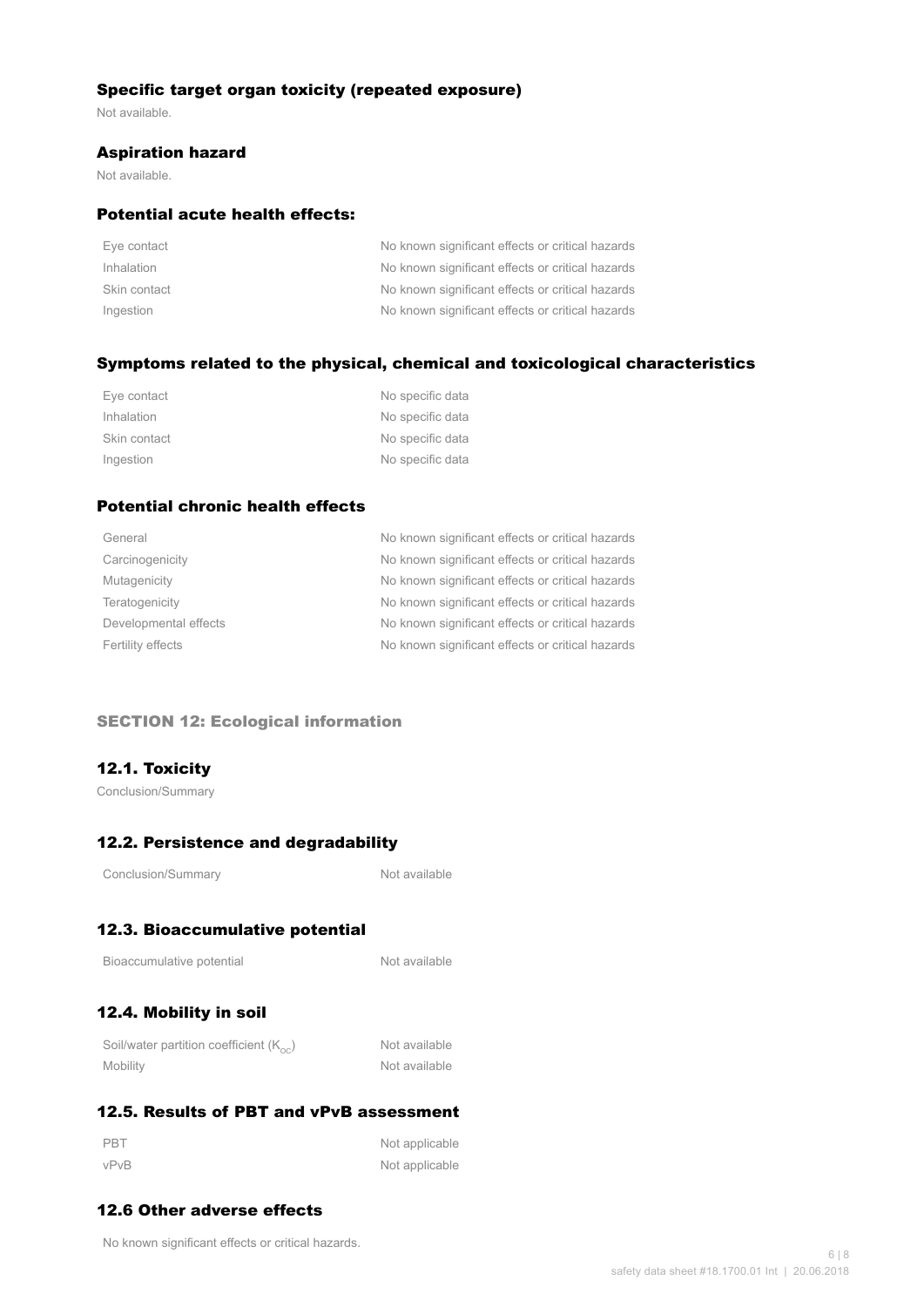#### SECTION 13: Disposal considerations

The information in this section contains generic advice and guidance. The list of Identified Uses in Section 1 should be consulted for any available use-specific information provided in the Exposure Scenario(s).

## 13.1. Waste treatment methods

Within the present knowledge of the supplier, this product is not regarded as hazardous waste, as defined by EU Directive 2008/98/EC. If this product is mixed with other wastes, this code may no longer apply. If mixed with other wastes, the appropriate code should be assigned. For further information, contact your local waste authority.

#### SECTION 14: Transport information

The information in this section contains generic advice and guidance. The list of Identified Uses in Section 1 should be consulted for any available use-specific information provided in the Exposure Scenario(s).

#### 13.1. Waste treatment methods

Transport within user's premises: always transport in closed containers that are upright and secure. Ensure that persons transporting the product know what to do in the event of an acci-dent or spillage. This preparation is not classified as dangerous according to international transport regulations (ADR/RID, IMDG or ICAO/IATA).

| 14.1. UN number                                                                   | Not regulated                                                                                                                                                                                                    |
|-----------------------------------------------------------------------------------|------------------------------------------------------------------------------------------------------------------------------------------------------------------------------------------------------------------|
| 14.2. UN proper shipping name                                                     |                                                                                                                                                                                                                  |
| 14.3. Transport hazard class(es)                                                  |                                                                                                                                                                                                                  |
| 14.4. Packing group                                                               |                                                                                                                                                                                                                  |
| <b>14.5. Environmental hazards</b>                                                | No.                                                                                                                                                                                                              |
| 14.6. Special precautions for user                                                | Transport within user's premises: always transport in closed containers that are<br>upright and secure. Ensure that persons transporting the product know what to<br>do in the event of an accident or spillage. |
| Additional information                                                            |                                                                                                                                                                                                                  |
| ADR / RID                                                                         |                                                                                                                                                                                                                  |
| 14.7 Transport in bulk according to<br><b>Annex II of Marpol and the IBC Code</b> | Not available                                                                                                                                                                                                    |
| <b>IMDG Code Segregation group</b>                                                | Not available.                                                                                                                                                                                                   |

SECTION 15: Regulatory information

15.1 Safety, health and environmental regulations/legislation specific for the substance or mixture

EU Regulation (EC) No. 1907/2006 (REACH) Annex XIV - List of substances subject to authorization Substances of very high concern: None of the components are listed.

## Annex XVII – Restrictions on the manufacture, placing on the market and use of certain dangerous substances, mixtures and articles

Not applicable

Other EU regulations

**Europe inventory** Not determined **Black List Chemicals** Not listed